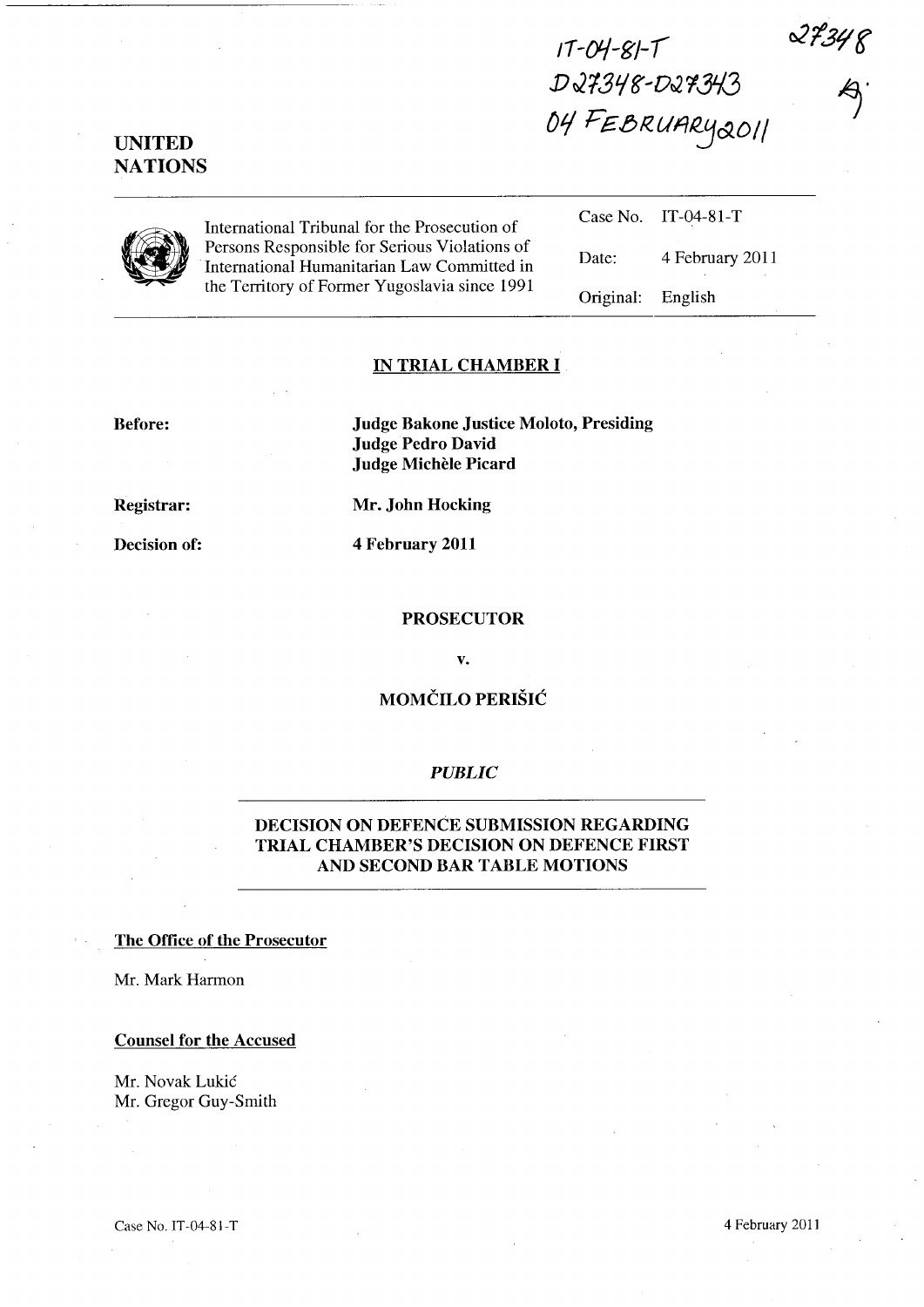**TRIAL CHAMBER I** ("Trial Chamber") of the International Tribunal for the Prosecution of Persons Responsible for Serious Violations of International Humanitarian Law Committed in the Territory of the former Yugoslavia since 1991 ("Tribunal") is seised of "Mr. Perisic's Submission Regarding Decision on Defence Motion for the Admission of Evidence from the Bar Table and on Defence Motion to Amend *65ter* List and Second Bar Table" filed publicly on 20 January 2011 ("Motion") and hereby renders its Decision.<sup>1</sup>

### **I.** PROCEDURAL BACKGROUND

1. On 1 December 2010, the Trial Chamber issued its "Decision on Defence Motion for the Admission of Evidence from the Bar Table" ("Defence First Bar Table Decision") wherein it deferred its ruling on the admissibility of the following *65ter* documents: 00011D, 00286D, 00499D, 00523D, 00554D, 01l04D, 01261D, 02004D, 02013D, 02038D, 02141D, 05012D, 05015D, 06001D, 06002D, 06003D, 06464D and 07907. <sup>2</sup>The Trial Chamber admitted *65ter*  document 00993D into evidence but ordered the Defence to upload a better copy of its original *B/c/S* version.<sup>3</sup>

2. On the same day, the Trial Chamber issued its "Decision on Defence Motion to Amend its *65ter* List and Second Bar Table Motion" ("Defence Second Bar Table Decision") wherein it deferred the ruling on the admissibility of Defence *65ter* document 01145D pending the provision of the English translation.<sup>4</sup>

3. The Prosecution does not oppose the Motion.<sup>5</sup>

### **11. APPLICABLE LAW**

4. The law on admission of the documents from the bar table has been set by the Trial Chamber in its previous decisions.<sup>6</sup>

<sup>&</sup>lt;sup>1</sup> The Trial Chamber notes that the Motion was received by the Registry on 19 January 2011 but filed on 20 January 2011.

<sup>2</sup>Defence First Bar Table Decision, p. 6.

<sup>&</sup>lt;sup>3</sup> Defence First Bar Table Decision, para. 5.

<sup>4</sup> Defence Second Bar Table Decision, paras 12, 16.

<sup>&</sup>lt;sup>5</sup> The Trial Chamber notes that the Prosecution informed the Trial Chamber's Legal Officer on 2 February 2011 via email that it did not oppose the Motion.

*<sup>6</sup> See e.g.* Decision on Prosecution First Bar Table Motion, 5 October 2009 (confidential), paras 17-20.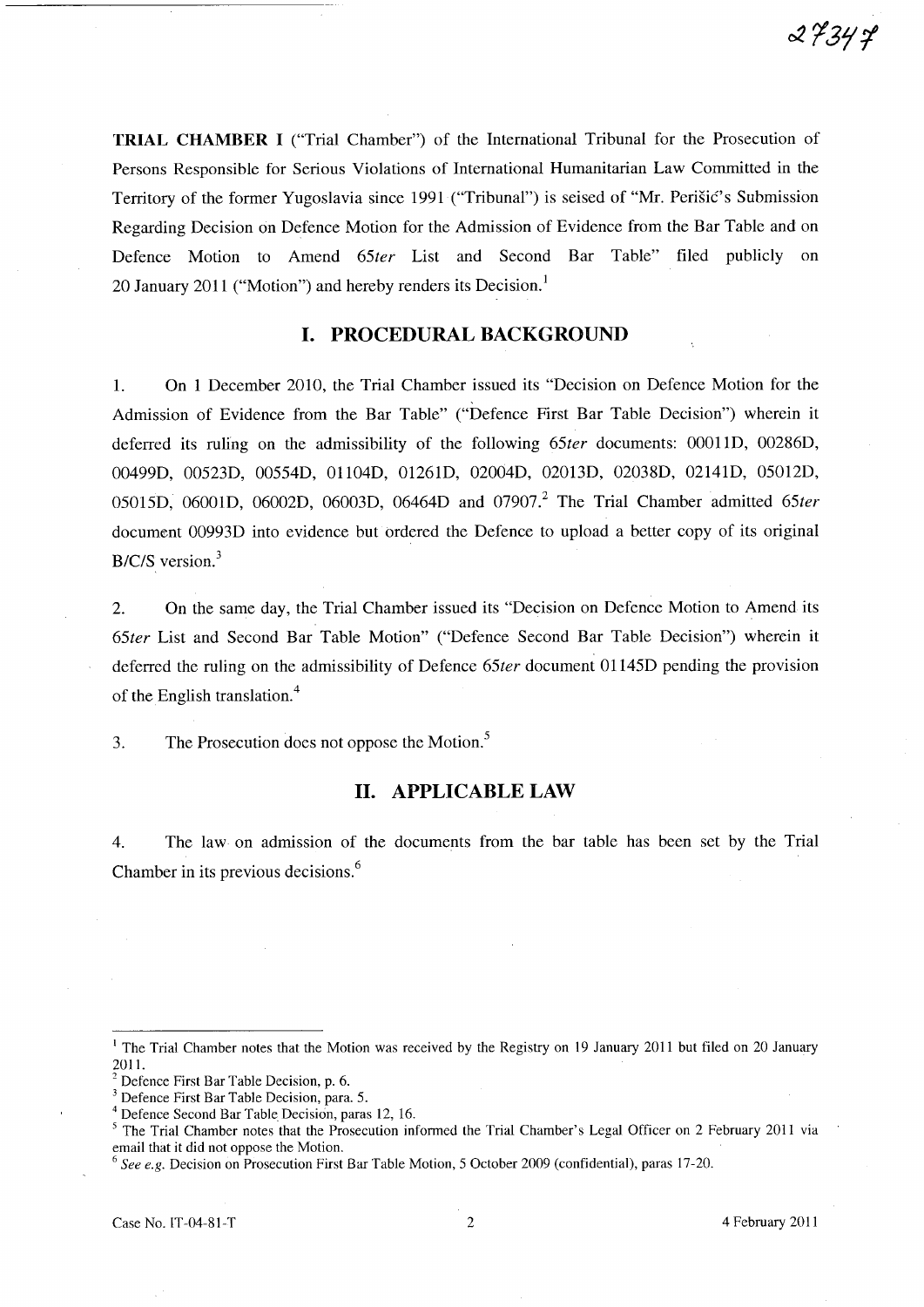### **Ill. SUBMISSIONS AND DISCUSSION**

#### 1. Documents Deferred Pending Visible Copies

5. The Trial Chamber deferred its ruling on the admission of *65ter* documents 00286D, 00499D, 00523D, 0l104D, 050l2D and 05015D because the *B/CIS* copies uploaded in e-court were illegible.? **In** its Motion, the Defence submits that it has uploaded in e-court more visible copies of the documents.<sup>8</sup> The Trial Chamber is satisfied that the current versions of these documents meet the requirements of Rule 89 of the Rules of Procedure and Evidence ("Rules") and therefore admits them into evidence. In relation to 65ter document 00286D the Defence should however upload a complete English translation of this document.<sup>9</sup>

#### 2. Documents Deferred Pending the Provision of Translations

6. The Trial Chamber deferred the admission of *65ter* documents 01261D and 01145D pending the provision of their English translations.<sup>10</sup> The Trial Chamber notes that official translations of these documents have been uploaded in e-court<sup>11</sup> and admits the documents into evidence. **In** relation to *65ter* document 00554D, the Trial Chamber notes that its admission was deferred pending the provision of a correct English translation.<sup>12</sup> The Defence submits it has uploaded a revised CLSS translation on e-court under Doc ID 1D21-0023.<sup>13</sup> The Trial Chamber is satisfied that *65ter* document 00554D is of probative value and is therefore admitted into evidence.

### 3. Documents Deferred Pending their Uploading in e-court

7. The Trial Chamber notes that it deferred its ruling on the admission of *65ter* documents 06001D, 06002D and 06003D since they were not uploaded in e-court.<sup>14</sup> The Trial Chamber is now satisfied that they have been uploaded in e-court along with their official translations.<sup>15</sup> After having reviewed the documents, the Trial Chamber also finds that the documents meet the requirements of Rule 89 of the Rules and admits them into evidence.

<sup>7</sup> Defence First Bar Table Decision, paras 5, 7. In relation to *65ter* document 00286D the illegibility of the *B/C/S* copy was. reflected in the English translation, *ibid*, para. 5.

<sup>8</sup> Motion, paras 3, 6.

<sup>&</sup>lt;sup>9</sup> See Defence First Bar Table Decision, para 5 where the Trial Chamber notes that the English translation of the document contains mostly clause "illegible".

<sup>&</sup>lt;sup>10</sup> Defence First Bar Table Decision, para. 6; Defence Second Bar Table Motion, para. 12.

<sup>11</sup>*See also* Motion, para. 5.

<sup>&</sup>lt;sup>12</sup> Defence First Bar Table Decision, para. 6.

<sup>&</sup>lt;sup>13</sup> Motion, para. 4.

<sup>&</sup>lt;sup>14</sup> Defence First Bar Table Decision, para. 7.

<sup>&</sup>lt;sup>15</sup> Motion, para. 5.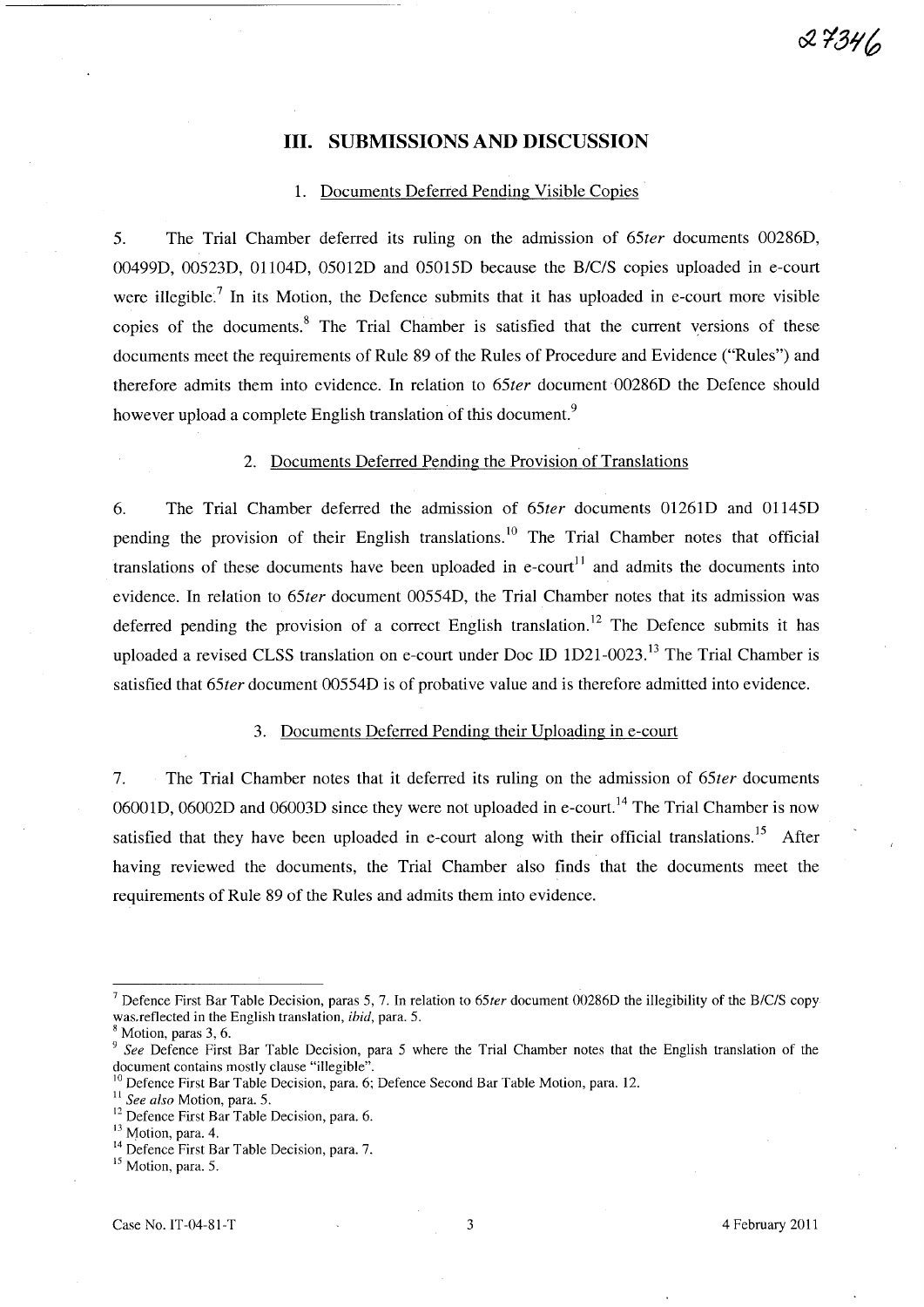#### 4. Documents Deferred Pending Reliable Copies of the Original

8. In relation to *65ter* documents 02004D, 02038D and 02141D, the Trial Chamber recalls that these documents were open source documents and were reproduced in an unreliable format. The Trial Chamber deferred its ruling on their admissibility pending the uploading of reliable copies of the original news sources. $^{16}$ 

9. The Defence submits that *65ter* documents 02004D and 02038D were originally obtained by the Perišić Defence Team using the "Factiva" news database with the assistance of the ICTY library staff, and were submitted in the format in which they were retrieved from Factiva.<sup>17</sup> The Defence submits that it was able to obtain a copy only of *65ter* document 02004D from the New York Times website and has uploaded it in e-court as Document ID 1D21-0020.<sup>18</sup> The Trial Chamber notes that the content of documents 02004D and 02038D is identical and both were published on 17 February 1994, by the same author. Therefore, it is sufficient to only admit 02004D into evidence. The Trial Chamber is also satisfied that the format of document 02004D (ID 1D21-0020) is reliable and finds that the document is sufficiently relevant and of probative value to be admissible under Rule 89 of the Rules.

10. As regards 02141D, the Trial Chamber notes that the Defence was unable to provide a reliable copy of the original news sources. The Defence instead submits that document *65ter*  02141D can be found on the ICTY Electronic Disclosure System and that it has stipulated the admissibility of this document with the Prosecution.<sup>19</sup> The Defence contends that this document is highly relevant to this case as it relates to particular portions of the testimony of witness Vukšić who testified on circumstances of Perišić's dismissal after his speech in Gornji Milanovac.<sup>20</sup> Although the Trial Chamber's concerns as to the reliability of the format have not been addressed, the Trial Chamber will admit document *65ter* 02141D in light of the fact that the parties agreed to its admission.

#### 5. 00993D

11. In the Defence First Bar Table Decision, the Trial Chamber admitted *65ter* document 00993D into evidence, but ordered the Defence to upload into e-court a better copy of its *B/c/S*  original version.<sup>21</sup> The Defence now submits that it has uploaded a more visible copy and seeks the

<sup>16</sup> Defence First Bar Table Decision, para. 9.

<sup>&</sup>lt;sup>17</sup> Motion, para. 7.

<sup>&</sup>lt;sup>18</sup> Motion, para. 9.

<sup>&</sup>lt;sup>19</sup> Motion, para. 10.

 $20$  Motion, para. 10; T. 12224/13 - 17.

<sup>&</sup>lt;sup>21</sup> Defence First Bar Table Decision, para. 5.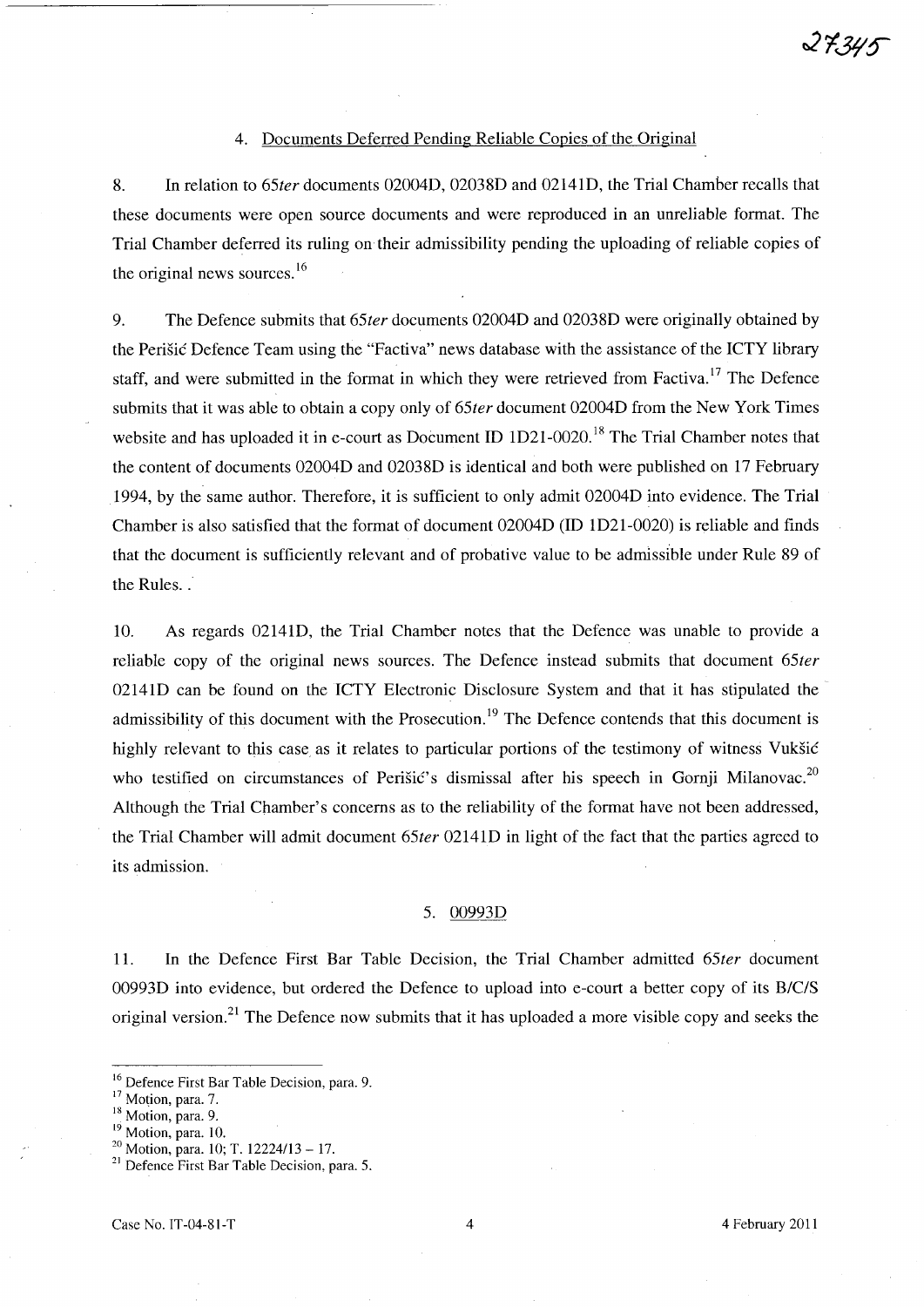LF 344

admission of the document into evidence.<sup>22</sup> The Trial Chamber notes that 65ter document 00993D is already admitted into evidence as Exhibit D613 and therefore finds that the Defence request in relation to the admission of this document is moot. As regards, the current version uploaded into ecourt bearing the number Doc Id 1D21-00l6, the Trial Chamber is satisfied that it is more legible and should replace the previous version.

### **IV. DISPOSITION**

12. For the reasons set out above and pursuant to Rule 89(C) of the Rules, the Trial Chamber hereby

GRANTS the Motion in part;

ADMITS into evidence the following documents with 6Ster documents: 00286D, 00499D, *OOS23D, OOSS4D,* Ol104D, O1l4SD, 02141D, 0l261D, 02004D, *OS012D, OSOlSD,* 0600lD, 06002D and 06003D;

GRANTS the Defence requests to substitute the previous documents with the new ones where applicable;

DENIES the remainder of the Motion;

REQUESTS the Registry to assign exhibit numbers to the *6Ster* documents admitted into evidence.

 $22$  Motion, paras 6; p. 4.